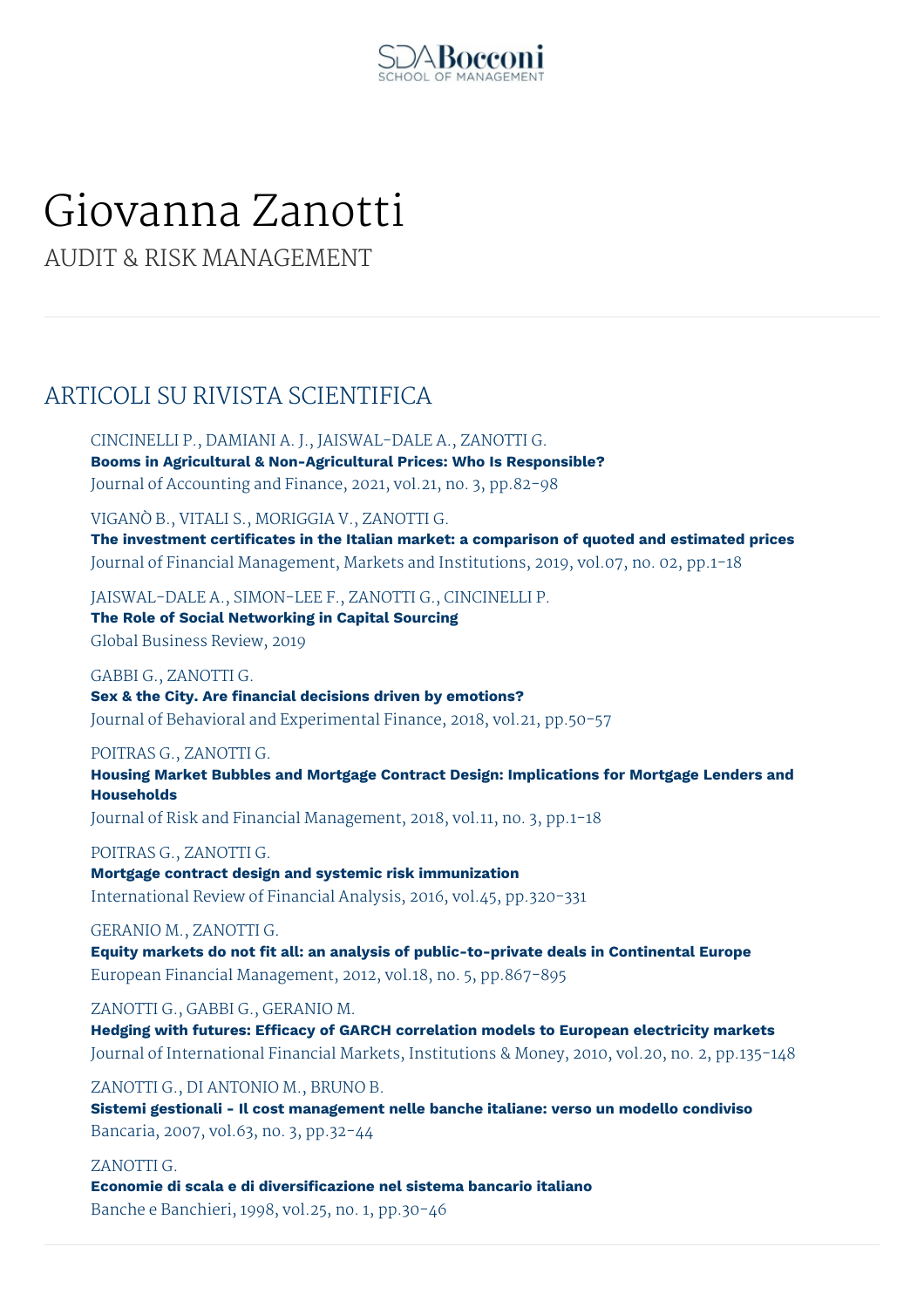# CONTRIBUTI IN VOLUME, CAPITOLI O SAGGI SCIENTIFICI

ZANOTTI G.

**Demutualization and the globalization of stock markets** in *Handbook Of Research On Stock Market Globalization*

G. Poitras (a cura di), Edward Elgar Publishing, pp.163-180, 2012

LAZZARI V., ZANOTTI G.

An assessment of the quality of listing services: the italian case in Trends in the european securities industry V. Lazzari (a cura di), Egea, pp.51-88, 2011

# ZANOTTI G.

**La valutazione della performance** in *Economia del mercato mobiliare* P. L. Fabrizi (a cura di), Egea, pp.493-520, 2011

ZANOTTI G. **L'efficienza dei mercati** in *Economia del mercato mobiliare* P. L. Fabrizi (a cura di), Egea, pp.521-550, 2011

POMANTE U., SAITA F., ZANOTTI G. **L'utilizzo degli strumenti derivati nella gestione di portafoglio** in *Economia del mercato mobiliare* P. L. Fabrizi (a cura di), Egea, pp.587-628, 2011

ZANOTTI G. **Organizzazione e struttura dei mercati mobiliari** in *Economia del mercato mobiliare* P. L. Fabrizi (a cura di), Egea, pp.551-586, 2011

GABBI G., CAGLIO C., ZANOTTI G. **Short-Term Interest Rates Volatility and Liquidity Risk** in *Stock Market Liquidity* François-Serge Lhabitant, Greg N. Gregoriou (a cura di), John Wiley & Sons, pp.67-76, 2008

## GABBI G., ZANOTTI G.

**Climate Variables And Weather Derivatives. Gas Demand, Temperature and Seasonality Effect** in *Weather, Energy and Environment Hedging: An Introduction* Amandio F. C. Da Silva (a cura di), ICFAI University Press, 2007

# ZANOTTI G.

**Il caso Banca Intesa** in *Il cost management nelle banche italiane. Modelli, strumenti, casi aziendali* M. Di Antonio (a cura di), Bancaria Editrice, 2006

## ZANOTTI G.

**Il caso Carige** in *Il cost management nelle banche italiane. Modelli, strumenti, casi aziendali* M. Di Antonio (a cura di), Bancaria Editrice, 2006

BRUNO B., ZANOTTI G.

**L'efficienza nelle banche: definizioni, problemi teorici, aspetti operativi** in *Il cost management nelle banche italiane. Modelli, strumenti, casi aziendali* M. Di Antonio (a cura di), Bancaria Editrice, pp.27-56, 2006

# PROCEEDINGS/PRESENTATIONS

GERANIO M., LAZZARI V., ZANOTTI G. **Listing and being listed costs: an international comparison** *World Finance Conference - 15-17 June, 2011, Rhodes, Grecia*

ZANOTTI G., FUSAI G. **New efficient frontier: can structured products really improve risk-return profile?**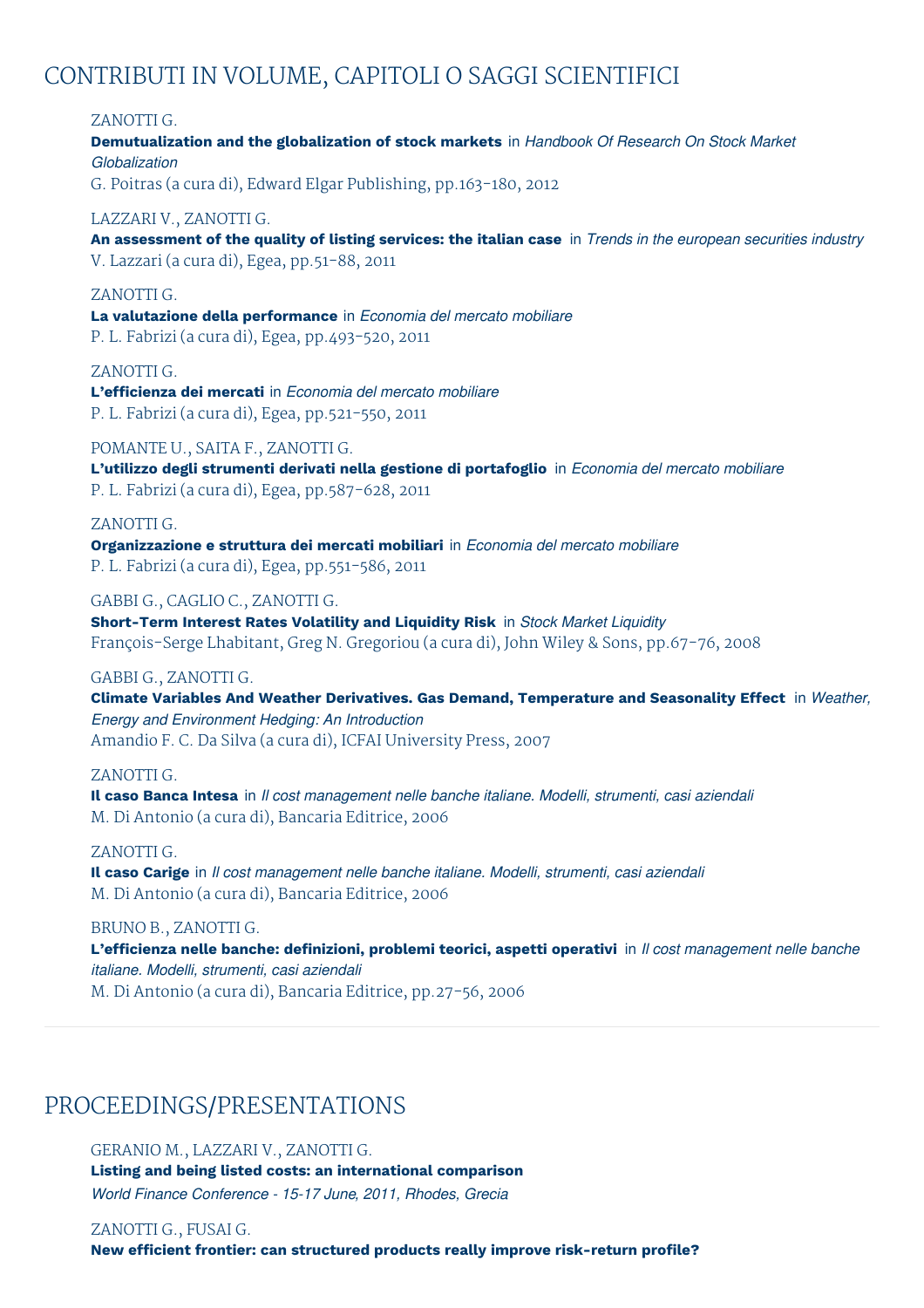*European Financial Management Association Meeting - 22-25 June, 2011, Braga, Portogallo*

ZANOTTI G., GABBI G.

# **Emotional state, financial expectations and overconfidence**

*EFM SYMPOSIUM: Asian Financial Management - 24-26 March, 2011, Beijing, Cina*

ZANOTTI G., ALEMANNI B., PENA PINA A.

**On the role of behavioral finance in the pricing of financial derivatives: the case of S&P500** *EFMA Annual Conference - June 23-26, 2010, Aarhus, Danimarca*

#### GABBI G., ZANOTTI G.

**Sex and the city: how emotional factors affect financial choices** *EFMA Annual Conference - 23-26 June, 2010, Aarhus, Danimarca*

ALEMANNI B., PENA PINA A., ZANOTTI G.

**On the role of behavioral finance in the pricing of financial derivatives: the case of S&P500 options** *World Finance Conference - May 26-28, 2010, Porto, Portogallo*

#### ZANOTTI G., AABO T., KUHN J.

**The effect of founder family influence on hedging and speculation: evidence from danish, medium-sized, manufacturing firms**

*Southern Finance Association Annual Meeting - November 18-21, 2009, Captiva Island, FL, Stati Uniti d'America*

## ZANOTTI G., AABO T., KUHN J.

**The effect of founder family influence on hedging and speculation: evidence from danish, medium-sized, manufacturing companies**

*FMA Annual Meeting: Corporate Hedging - 21-24 October, 2009, Reno, Nevada, Stati Uniti d'America*

GABBI G., GERANIO M., ZANOTTI G.

**Hedging with futures: an application of GARCH to european electricity markets** *MFA Annual Meeting - August 6-8, 2009, Chicago, Stati Uniti d'America*

#### ZANOTTI G., GERANIO M.

**Equity markets don't fit all companies: an analysis of public to private deals in Continental Europe** *EFMA Annual Conference - 25-28 June, 2008, Athens, Grecia*

#### GERANIO M., ZANOTTI G.

**Equity markets don't fit all companies: an analysis of public to private deals in Continental Europe** *FMA European Conference - 4-6 June, 2008, Prague, Repubblica Ceca*

#### GABBI G., GERANIO M., ZANOTTI G.

**Forecasting electricity futures volatility through hedging methodologies** *27th International Symposium Of Forecasting - 23-27 June, 2007, New York, Stati Uniti d'America*

## GABBI G., ZANOTTI G.

**Climate variables and weather derivatives** *FMA Annual Meeting - 11-14 October, 2006, Salt Lake City, Stati Uniti d'America*

#### ZANOTTI G.

**Exchange traded funds versus traditional mutual funds: a comparative analysis on the italian on the italian markets**

*Journal Of Banking And Finance-30th Anniversary Conference: Changes In The World'S Financial Markets - June 6-8, 2006, Beijing, Cina*

# RAPPORTI DI RICERCA

FUSAI G., ZANOTTI G.